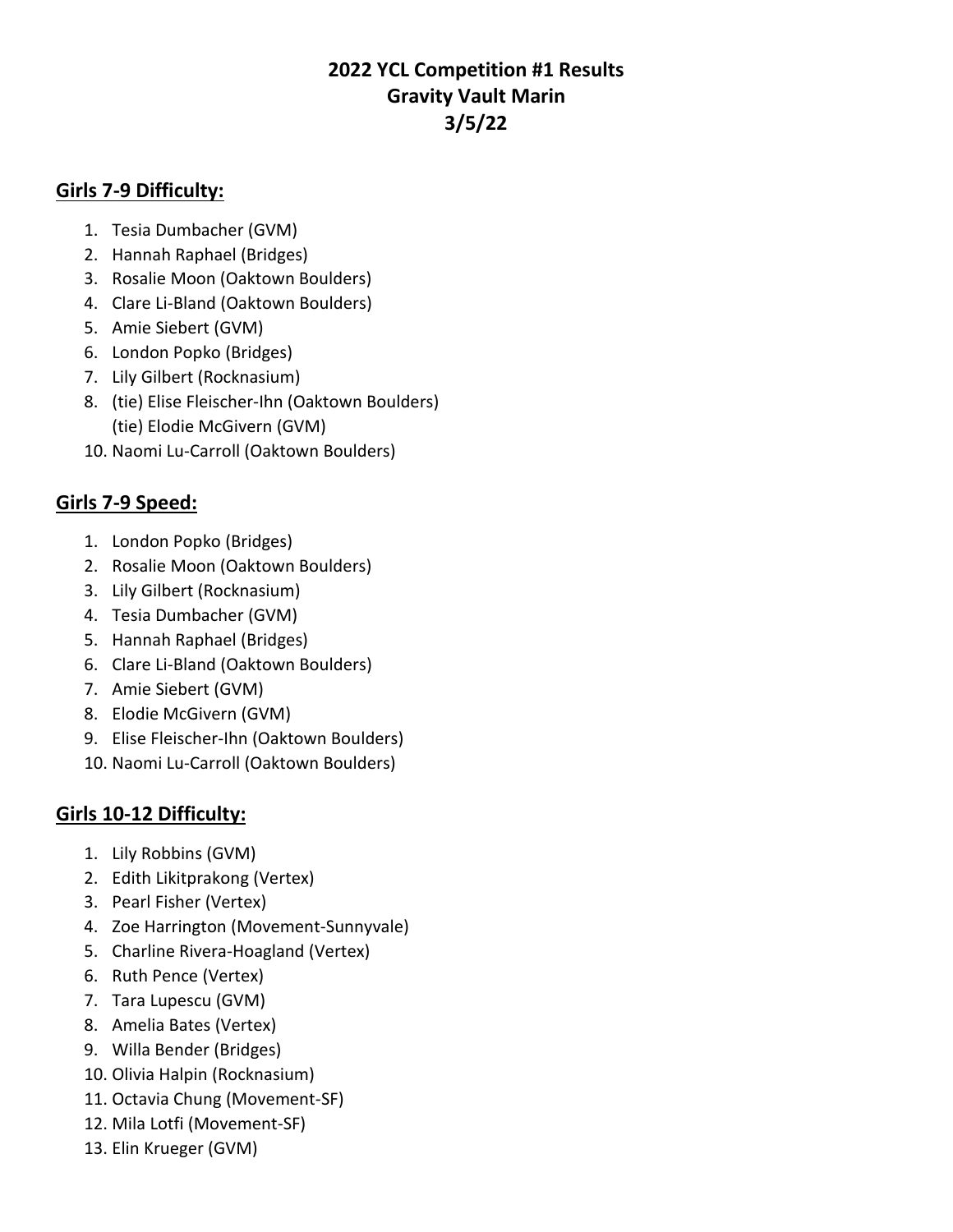- 14. Iris Moon (Oaktown Boulders)
- 15. Una Mall-Mooney (Oaktown Boulders)
- 16. Sadie Adler-Westervelt (Bridges)
- 17. Maeve Leung (Movement-SF)
- 18. Vanessa McCloskey (GVM)
- 19. Corrie Hong (Oaktown Boulders)
- 20. Beatrice Harper (Oaktown Boulders)
- 21. Jesimiel Merida-Islas (Oaktown Boulders)
- 22. Rachel Raphael (Bridges)
- 23. Angelina Kravchenko-Karaoglanova (Movement-SF)

#### **Girls 10-12 Speed:**

- 1. Charline Rivera-Hoagland (Vertex)
- 2. Edith Likitprakong (Vertex)
- 3. Lily Robbins (GVM)
- 4. Pearl Fisher (Vertex)
- 5. Amelia Bates (Vertex)
- 6. Ruth Pence (Vertex)
- 7. Willa Bender (Bridges)
- 8. Zoe Harrington (Movement-Sunnyvale)
- 9. Tara Lupescu (GVM)
- 10. Corrie Hong (Oaktown Boulders)
- 11. Mila Lotfi (Movement-SF)
- 12. Elin Krueger (GVM)
- 13. Olivia Halpin (Rocknasium)
- 14. Octavia Chung (Movement-SF)
- 15. Iris Moon (Oaktown Boulders)
- 16. Una Mall-Mooney (Oaktown Boulders)
- 17. Jesimiel Merida-Islas (Oaktown Boulders)
- 18. Sadie Adler-Westervelt (Bridges)
- 19. Maeve Leung (Movement-SF)
- 20. Vanessa McCloskey (GVM)
- 21. Beatrice Harper (Oaktown Boulders)
- 22. Rachel Raphael (Bridges)
- 23. Angelina Kravchenko-Karaoglanova (Movement-SF)

### **Girls 13-14 Difficulty:**

- 1. (tie) Sarah Borgeson (GVM) (tie) Eden Arzi (Rocknasium)
- 3. Anna Bork (Rocknasium)
- 4. Maïa Benefield (Vertex)
- 5. Madeleine Keefer (Vertex)
- 6. Katelyn Secrest (Rocknasium)
- 7. Emory Kolodziejski (GVM)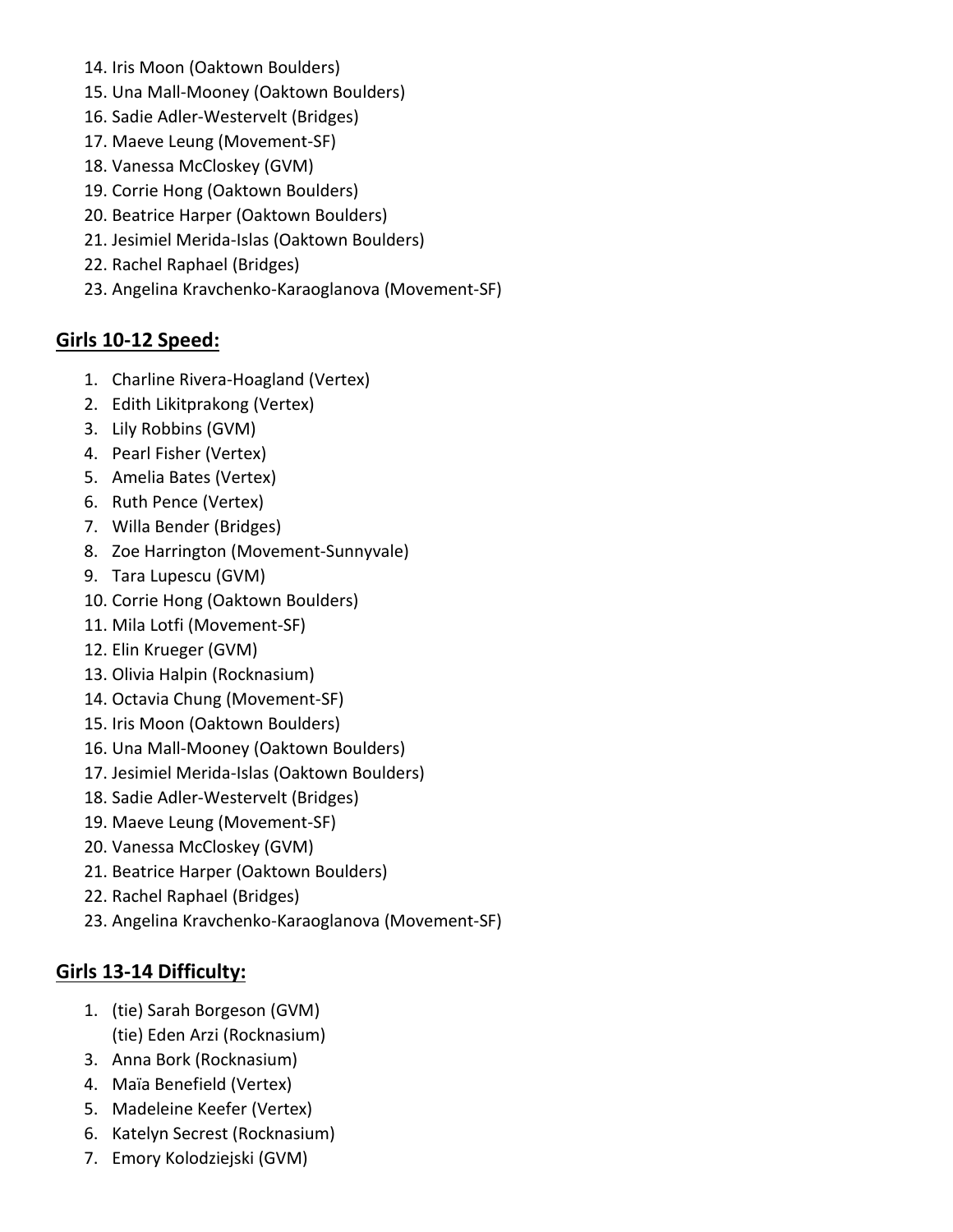- 8. Hudson Meyer (Vertex)
- 9. Whitney Earl (GVM)
- 10. Wren Venter (Pacific Edge)
- 11. Tessa Tuatini (GVM)
- 12. Katie McConneloug (GVM)
- 13. Zara Deering (Rocknasium)
- 14. (tie) Audrey Bruns (GVM) (tie) Emma Blakeley (GVM)
- 16. Abigail Kroger (Pacific Edge)
- 17. Sophie Jasik (Movement-SF)
- 18. Amaya Tomikawa (Bridges)
- 19. Lucia Harper (Oaktown Boulders)
- 20. Kyra Rogers (Pacific Edge)
- 21. Lalima Gluesenkamp (Bridges)
- 22. Polly McGinness (GVM)
- 23. Ella Garrett (GVM)
- 24. Lucy Lombardo (Vertex)

### **Girls 13-14 Speed:**

- 1. Anna Bork (Rocknasium)
- 2. Katelyn Secrest (Rocknasium)
- 3. Zara Deering (Rocknasium)
- 4. Sarah Borgeson (GVM)
- 5. Eden Arzi (Rocknasium)
- 6. Hudson Meyer (Vertex)
- 7. Maïa Benefield (Vertex)
- 8. Emory Kolodziejski (GVM)
- 9. Audrey Bruns (GVM)
- 10. Madeleine Keefer (Vertex)
- 11. Amaya Tomikawa (Bridges)
- 12. Whitney Earl (GVM)
- 13. Katie McConneloug (GVM)
- 14. Emma Blakeley (GVM)
- 15. Sophie Jasik (Movement-SF)
- 16. Tessa Tuatini (GVM)
- 17. Lucia Harper (Oaktown Boulders)
- 18. Abigail Kroger (Pacific Edge)
- 19. Wren Venter (Pacific Edge)
- 20. Polly McGinness (GVM)
- 21. Lalima Gluesenkamp (Bridges)
- 22. Lucy Lombardo (Vertex)
- 23. Ella Garrett (GVM)
- 24. Kyra Rogers (Pacific Edge)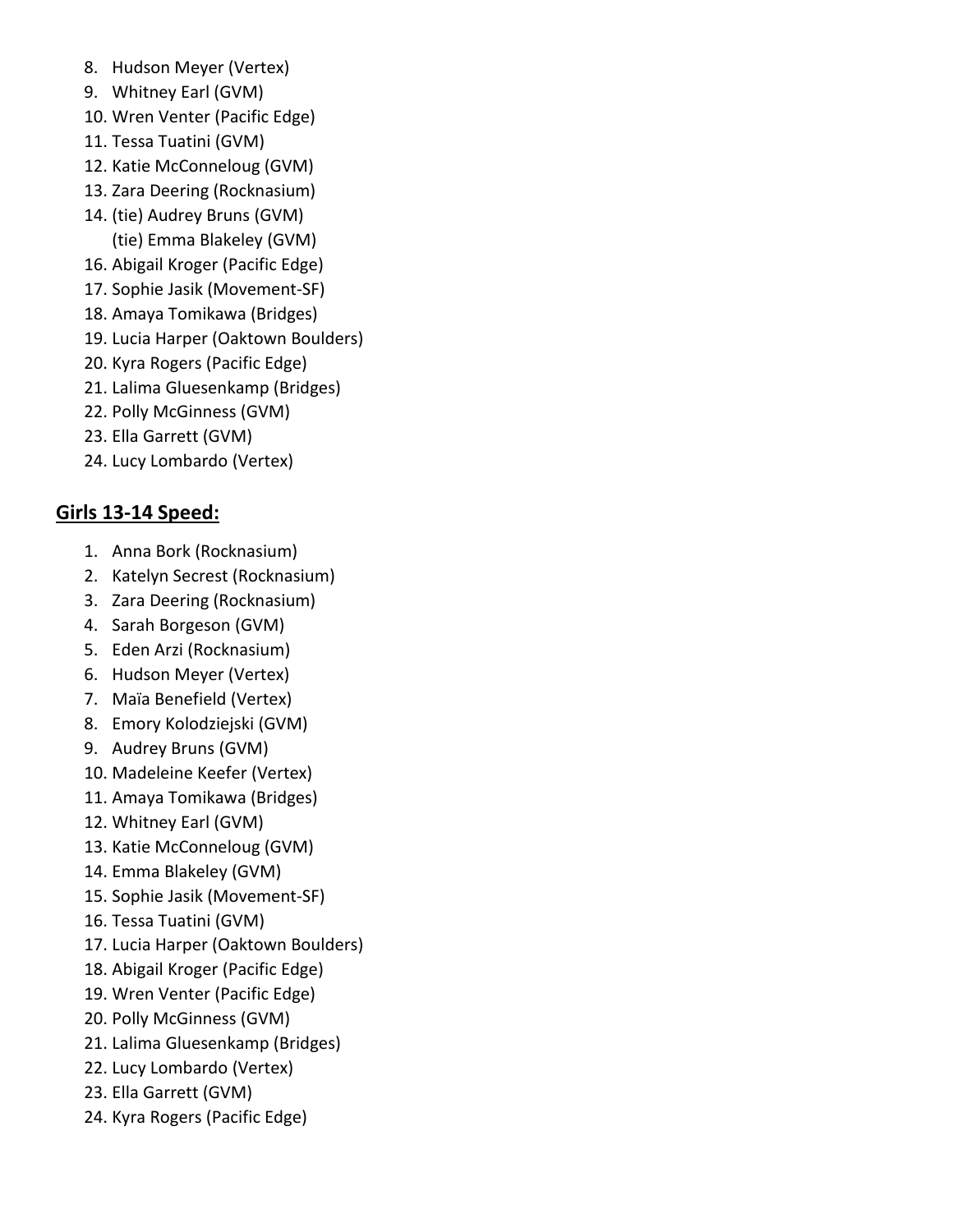### **Girls 15+ Difficulty:**

- 1. Cullen Javers (Rocknasium)
- 2. (tie) Nola George (Rocknasium) (tie) Quin McNeil (Rocknasium)
- 4. Eva Xochitl Barricklow (Vertex)
- 5. Amanda Mueller (GVM)
- 6. Sierra Meisel (Movement-Sunnyvale)
- 7. Audrey Chiocco (Movement-Sunnyvale)
- 8. Bailey Epperson (Vertex)
- 9. Zoe Stephens (GVM)
- 10. Ava Scott (GVM)
- 11. Peyton Leiken (GVM)
- 12. Maria Pickles (Rocknasium)

## **Girls 15+ Speed:**

- 1. Quin McNeil (Rocknasium)
- 2. Cullen Javers (Rocknasium)
- 3. Peyton Leiken (GVM)
- 4. Bailey Epperson (Vertex)
- 5. Audrey Chiocco (Movement-Sunnyvale)
- 6. Eva Xochitl Barricklow (Vertex)
- 7. Sierra Meisel (Movement-Sunnyvale)
- 8. Nola George (Rocknasium)
- 9. Zoe Stephens (GVM)
- 10. Amanda Mueller (GVM)
- 11. Maria Pickles (Rocknasium)
- 12. Ava Scott (GVM)

## **Boys 7-9 Difficulty:**

- 1. Nathaniel Norden (Oaktown Boulders)
- 2. Charlie Iggbom (Oaktown Boulders)
- 3. Zaccai Narvaez (Oaktown Boulders)
- 4. Mateo Marcial (Oaktown Boulders)
- 5. Andrew Ranjan (Bridges)
- 6. Bridger Houser (Oaktown Boulders)
- 7. Santiago Narvaez (Oaktown Boulders)

## **Boys 7-9 Speed:**

- 1. Charlie Iggbom (Oaktown Boulders)
- 2. Nathaniel Norden (Oaktown Boulders)
- 3. Mateo Marcial (Oaktown Boulders)
- 4. Andrew Ranjan (Bridges)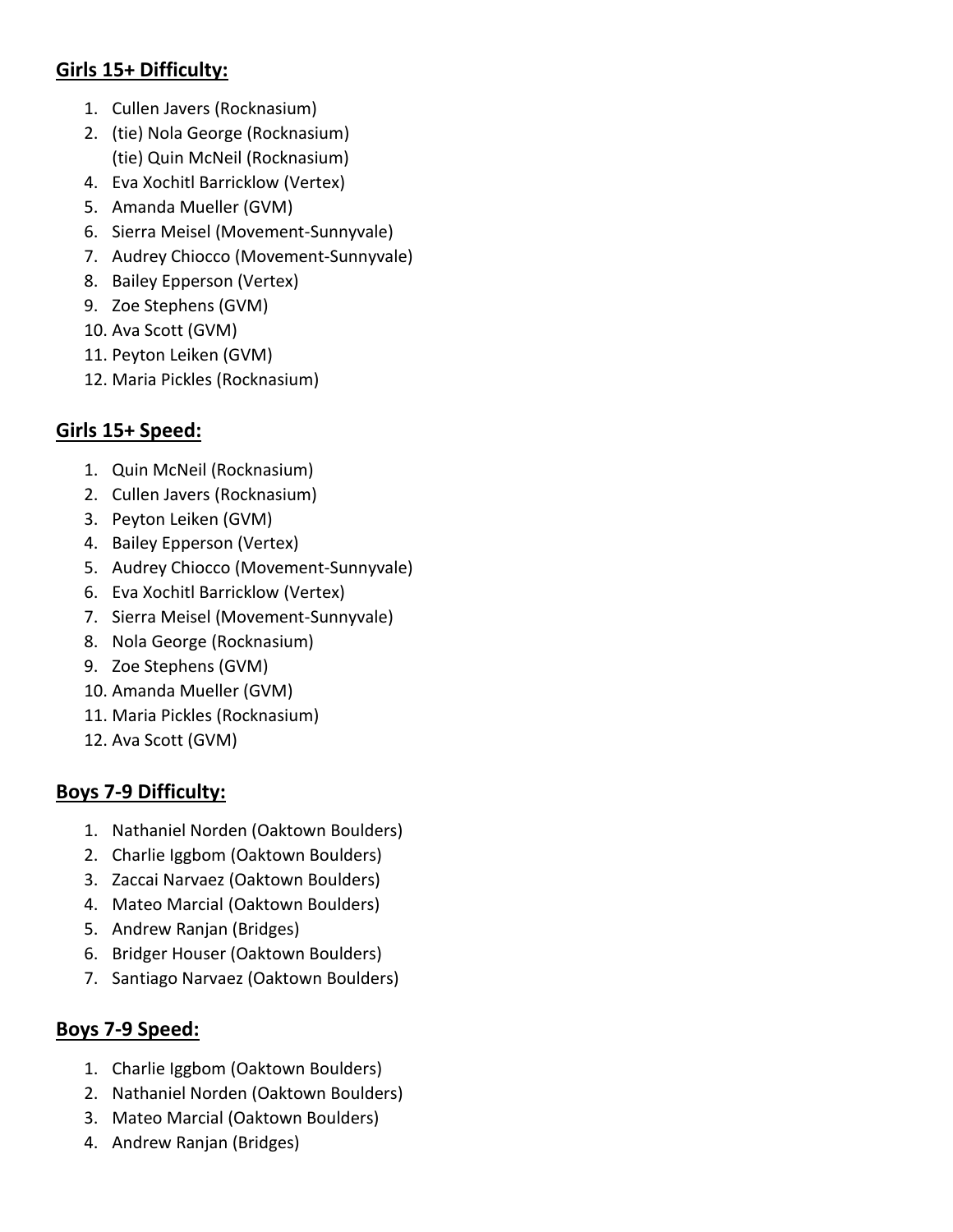- 5. Zaccai Narvaez (Oaktown Boulders)
- 6. Bridger Houser (Oaktown Boulders)

#### **Boys 10-12 Difficulty:**

- 1. Evan Rowland (Rocknasium)
- 2. Neko Fitzpatrick (Vertex)
- 3. Edward Harper (Vertex)
- 4. Henry (Harry) Harper (Vertex)
- 5. Cruz Lopez (Vertex)
- 6. Omari Moutawakkil (Pacific Edge)
- 7. Kadin Brown (Movement-SF)
- 8. Noel Weir (Movement-SF)
- 9. Raphael Ponchon (GVM)
- 10. Elias Righetti (Vertex)
- 11. (tie) Bennett Taylor (GVM) (tie) Zane Ahmed (Movement-Sunnyvale)
- 13. Miles Brooks (GVM)
- 14. Noah Gurvich (GVM)
- 15. Cruz Davidson (Rocknasium)
- 16. (tie) Cormac Javers (Rocknasium) (tie) Elijah Alborg (GVM)
- 18. Desi Derrick McGlynn (Bridges)
- 19. (tie) Dashiell Wedeking-Lucido (Bridges) (tie) Jack Brownley (GVM)
- 21. Calvin Peters-Campbell (Pacific Edge)
- 22. Esper Dey (Bridges)
- 23. Wesley Li-Bland (Oaktown Boulders)
- 24. Kaden Traynor (Bridges)
- 25. Tristan Davis (Movement-SF)
- 26. Connor Wormuth (GVM)
- 27. Carter Lalanne (GVM)
- 28. Philip Ranjan (Bridges)
- 29. Corwin Gauna (Bridges)
- 30. Elias Oubkeo (Oaktown Boulders)

## **Boys 10-12 Speed:**

- 1. Edward Harper (Vertex)
- 2. Evan Rowland (Rocknasium)
- 3. Cruz Lopez (Vertex)
- 4. Elias Righetti (Vertex)
- 5. Tristan Davis (Movement-SF)
- 6. Noel Weir (Movement-SF)
- 7. Henry (Harry) Harper (Vertex)
- 8. Elijah Alborg (GVM)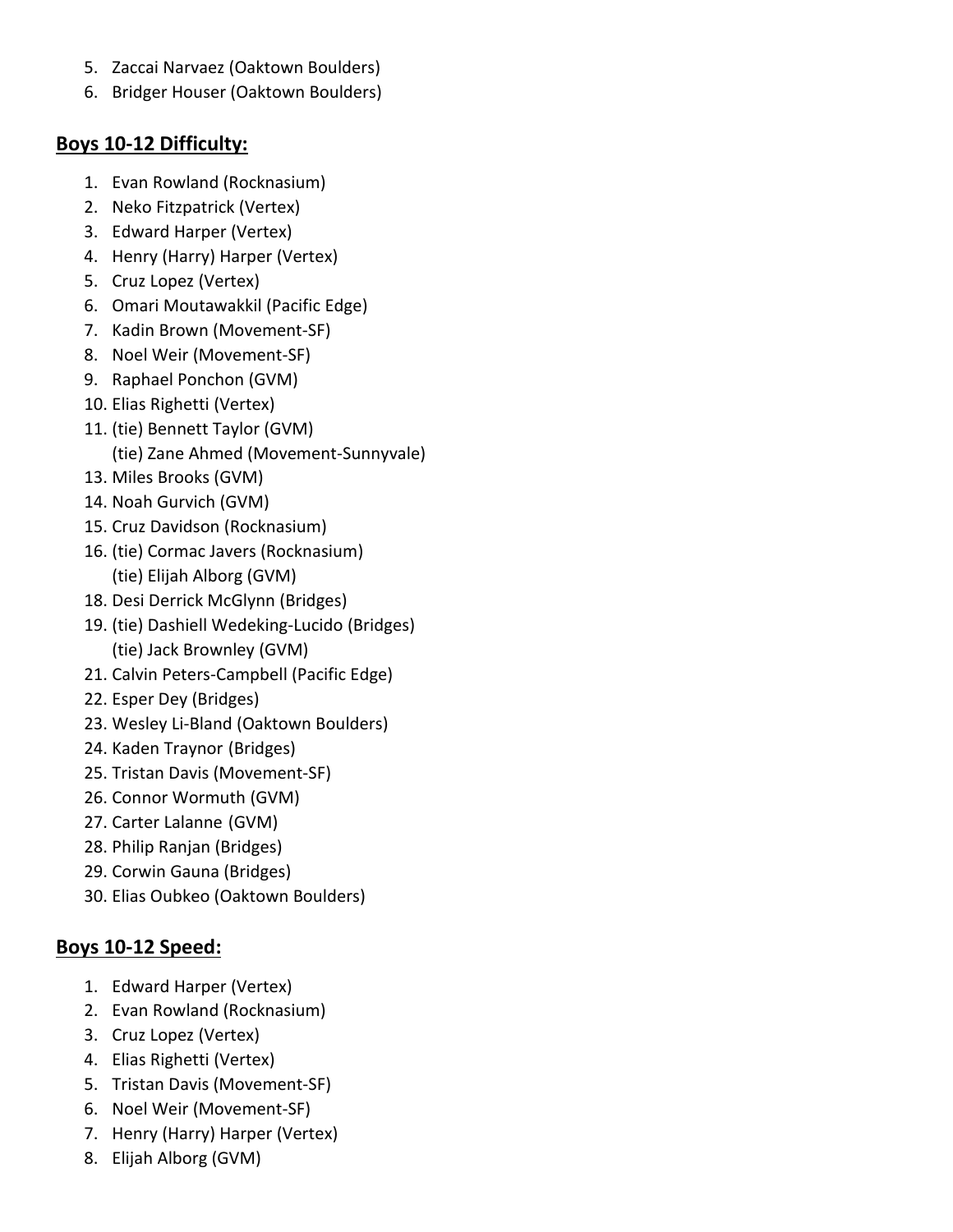- 9. Kadin Brown (Movement-SF)
- 10. Zane Ahmed (Movement-Sunnyvale)
- 11. Cormac Javers (Rocknasium)
- 12. Neko Fitzpatrick (Vertex)
- 13. Bennett Taylor (GVM)
- 14. Jack Brownley (GVM)
- 15. Noah Gurvich (GVM)
- 16. Omari Moutawakkil (Pacific Edge)
- 17. Raphael Ponchon (GVM)
- 18. Esper Dey (Bridges)
- 19. Cruz Davidson (Rocknasium)
- 20. Corwin Gauna (Bridges)
- 21. Miles Brooks (GVM)
- 22. Dashiell Wedeking-Lucido (Bridges)
- 23. Calvin Peters-Campbell (Pacific Edge)
- 24. Desi Derrick McGlynn (Bridges)
- 25. Connor Wormuth (GVM)
- 26. Kaden Traynor (Bridges)
- 27. Carter Lalanne (GVM)
- 28. Elias Oubkeo (Oaktown Boulders)
- 29. Wesley Li-Bland (Oaktown Boulders)
- 30. Philip Ranjan (Bridges)

### **Boys 13-14 Difficulty:**

- 1. Dorian Niaki (Vertex)
- 2. Felix Fitzpatrick (Vertex)
- 3. Finn Harrington (Movement-Sunnyvale)
- 4. Quinn Guyot (GVM)
- 5. Alex Willard (GVM)
- 6. Henry Gwynne-Gersick (Movement-SF)
- 7. Josh Davis (Gold Rush)
- 8. Clement Ghelfi (Movement-SF)
- 9. Adam Gurrola (GVM)
- 10. Enzo Chiocco (Movement-Sunnyvale)
- 11. Noah Le (Oaktown Boulders)
- 12. Yishai Levy (Bridges)

#### **Boys 13-14 Speed:**

- 1. Dorian Niaki (Vertex)
- 2. Quinn Guyot (GVM)
- 3. Felix Fitzpatrick (Vertex)
- 4. Adam Gurrola (GVM)
- 5. Josh Davis (Gold Rush)
- 6. Henry Gwynne-Gersick (Movement-SF)